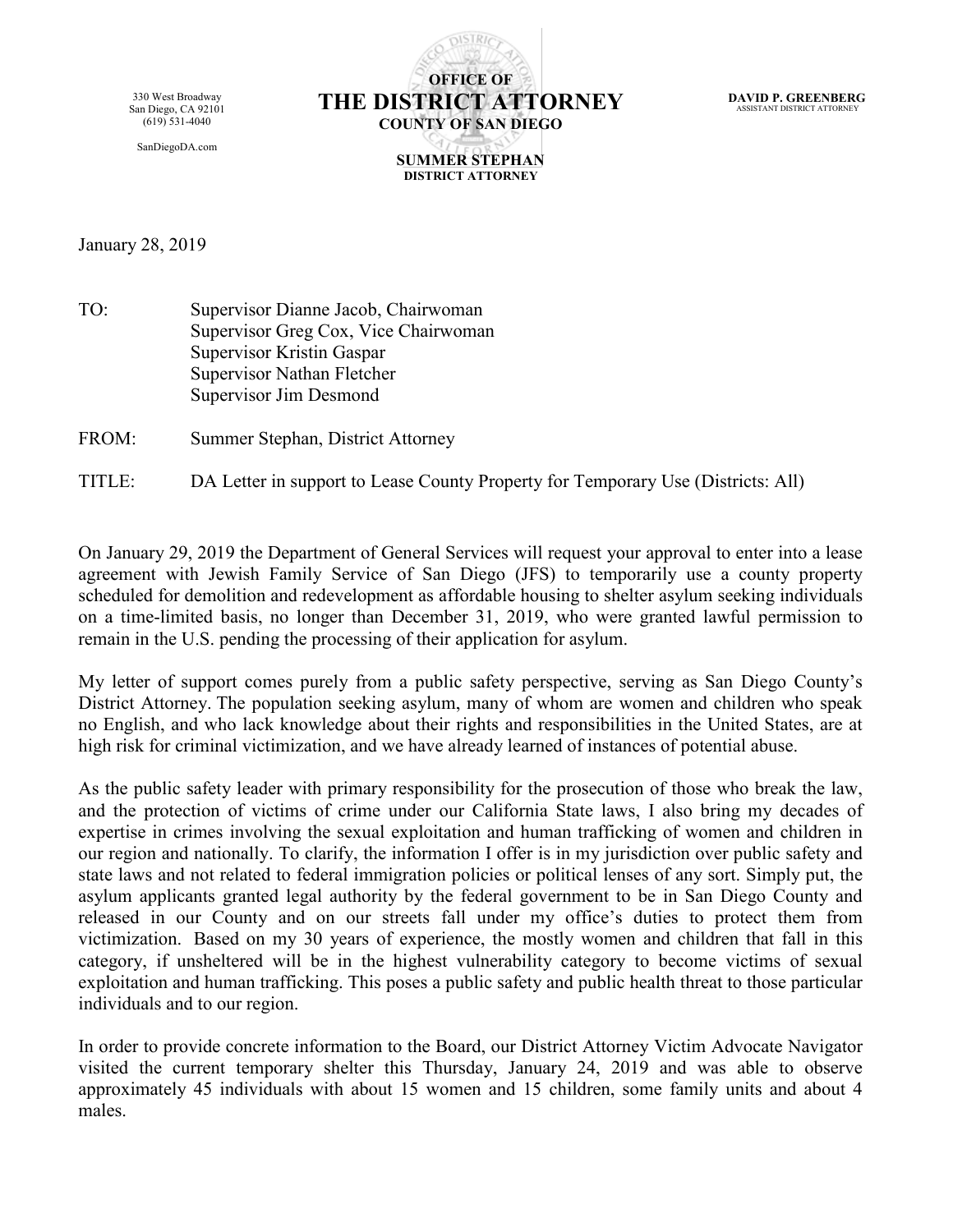## PAGE 2 OF 3 DA Letter in Support to Lease County Property for Temporary Use (Districts: All)

My office has obtained information from stakeholders from JFS, the ACLU, La Maestra, and Health and Human Services Agency about safety risks that this population has already faced when being transported to various locations, or upon their arrival at various points of entry. Boots-on-the-ground health care personnel and client service responders have reported instances that raise clear red flags of attempts at exploiting this asylum category including the following:

In November, 2018, while picking up migrant families at the downtown bus station, a San Diego Rapid Response Team member noticed a car driving around the block slowly several times. The scene was one of chaos, in that families were confused, unfamiliar with the area, and unsure of where to go. The driver of the car convinced a family to get in the car with him. A Rapid Response Team volunteer intervened and pulled the family out of the vehicle.

On December 5, 2018, the San Diego Rapid Response (SDRRN) team sent responders to pick up families who needed transportation to the shelter. The responders noted several people separately attempt to coral families and take them to other locations. One person was overheard saying he could take the family to Las Vegas and then "figure it out from there." The SDRRN team intervened and were able to secure the families and bring them to the shelter.

While picking up a family at the San Ysidro Port-of Entry a JFS staff member saw a taxi cab driver talking to one of the migrant families. She overheard the taxi cab driver asking if the family had a place to go. When the family replied no, the cab driver took out his phone and showed the family a picture (unknown what). The taxi driver said he could take them somewhere and "not to worry about the money." The JFS staff member stepped in to intervene preventing the family from going with the taxi driver.

Traffickers, abusers, and other opportunistic criminals can easily and successfully target individuals like those seeking asylum here because of their obvious vulnerabilities – especially when those individuals lack stable shelter. This vulnerability was recognized in long-standing laws that provide for specific Visas (U and T Visas) for persons who fall victim of violence and human trafficking who are not citizens of the U.S.

Research has shown that persons who live on the streets are statistically subject to criminal targeting, especially women and children. Furthermore, persons having to live on the streets or at homeless shelters increase the stress on already over-taxed county homeless providers, and if medical services are not made available then such conditions likely increase the risk to the public of spreading infectious diseases and creating other potential public health concerns.

My office has begun a program whereby we send victim advocate navigators to the Alpha Project homeless tent shelter to identify any survivors of abuse and connect them to housing and other social services. Our advocate navigators have listened, learned, and confirmed the vulnerability of the homeless population, aside from the obvious internal and psychological challenges of being on the streets. Several women at the Alpha Project were screened as victims which allowed them to be eligible for victim services as authorized by law. The victimization at times leads them to become homeless and then was exacerbated by further crimes committed on them including sexual assault while on the streets. The large majority of the homeless women that talk to our staff indicate that being homeless translated in them living in daily fear because they are continuously harassed, pressured to use drugs or alcohol and are in danger of being robbed or physically sexually assaulted. We offer this as example of what